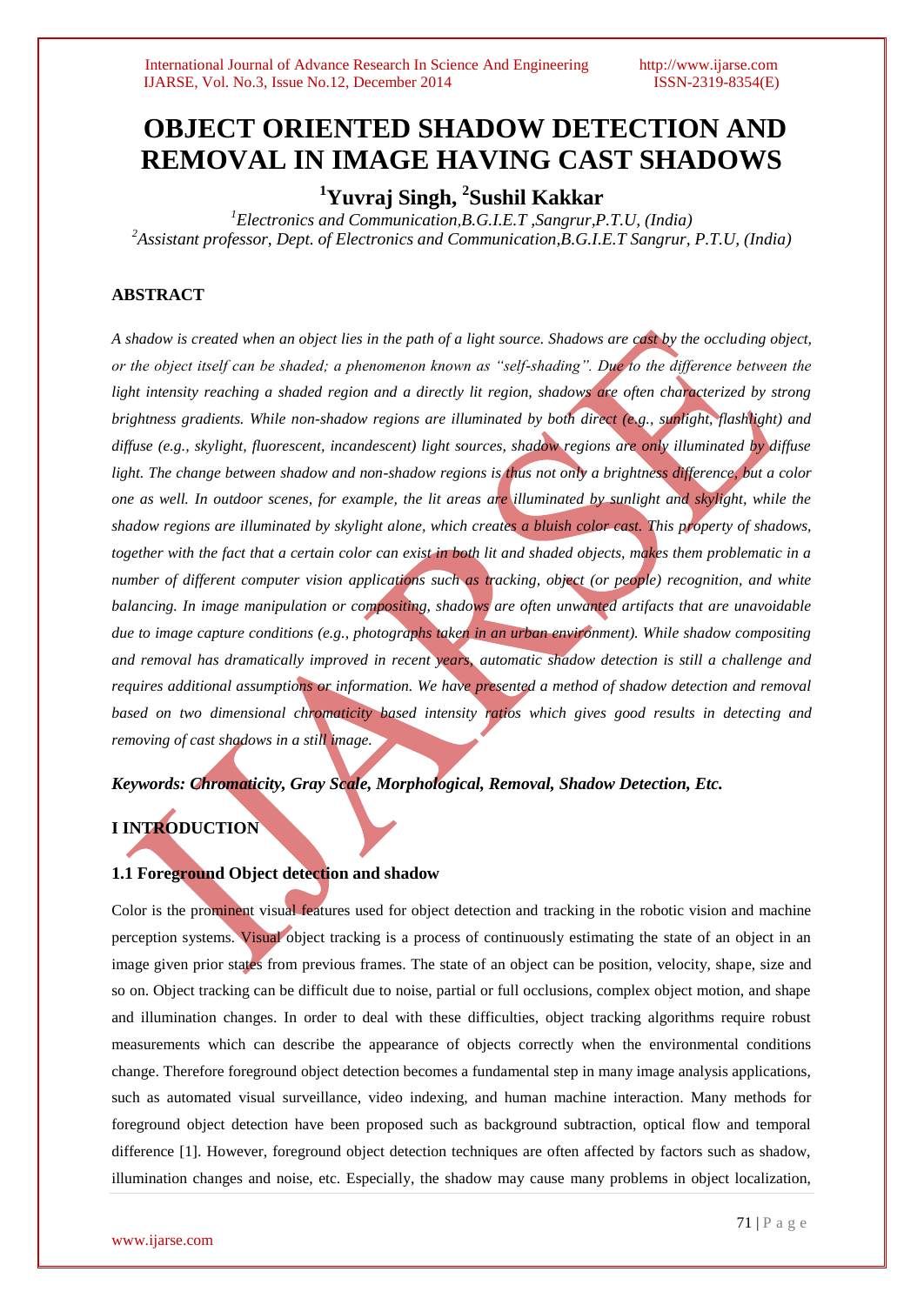segmentation, detection and tracking. Furthermore, other problems may also be caused, e.g., objects may be merged, object shapes may be altered, the background may be misclassified as foreground and missing objects [2]. Therefore, the accurate detection of a moving object and the acquisition of its exact shape by eliminating shadows have a great effect on the performance of subsequent steps such as tracking, recognition, classification, and activity analysis.

# **1.2 Observations for reliable shadow detection**

Human visual system [18] seems to utilize the following observations for reliable shadow detection:

- Shadow is dark but does not change significantly neither the color nor the texture of the background covered [19].
- Shadow is always associated with the object that cast it and to the behavior of that object (e.g. if a person opens his arms, the shadow will reflect the motion and the shape of the person).
- Shadow shape is the projection of the object shape on the background. For an extended light source (not a point light source), the projection is unlikely to be perspective.
- Both the position and strength of the light sources are known.
- Shadow boundaries tend to change direction according to the geometry of the surfaces on which they are cast.

# **1.3 Shadow Variant Features**

The important shadow variant features chosen by different scholars are as follows [20]:

- Intensity Difference: Since shadows are expected to be relatively dark, the statistics about the intensity of image segments in neighboring pixels measure the intensity difference using their absolute differences. In neighboring segments the difference of intensity values are measured. Also the feature vector with the averaged intensity value and the standard deviation are taken into account.
- Illumination changes: This change in a single image can be modeled by a linear transformation [14] of diagonal-offset model. The five basic types of the illumination changes can be defined [15], as follows:
- (a) Light intensity changes,
- (b) Light intensity shifts,
- (c) Light intensity changes and shifts,
- (d) Light color changes and
- (e) Light color change and shifts.
- Local Max: In a local patch, shadows have values that are very low in intensity; therefore, the local max value is expected to be small. On the contrary, non-shadows often have values with high intensities and the local max value is expected to be large.
- Smoothness: Shadows are often a smoothed version of their neighbors. This is because the shadows tend to suppress local variations on the underlying surfaces [13]. The method subtracts a smoothed version of the image from the original version. Already smooth areas will have small differences where as highly varied areas will have large differences. To measure the smoothness, the standard deviations are used from neighboring segments.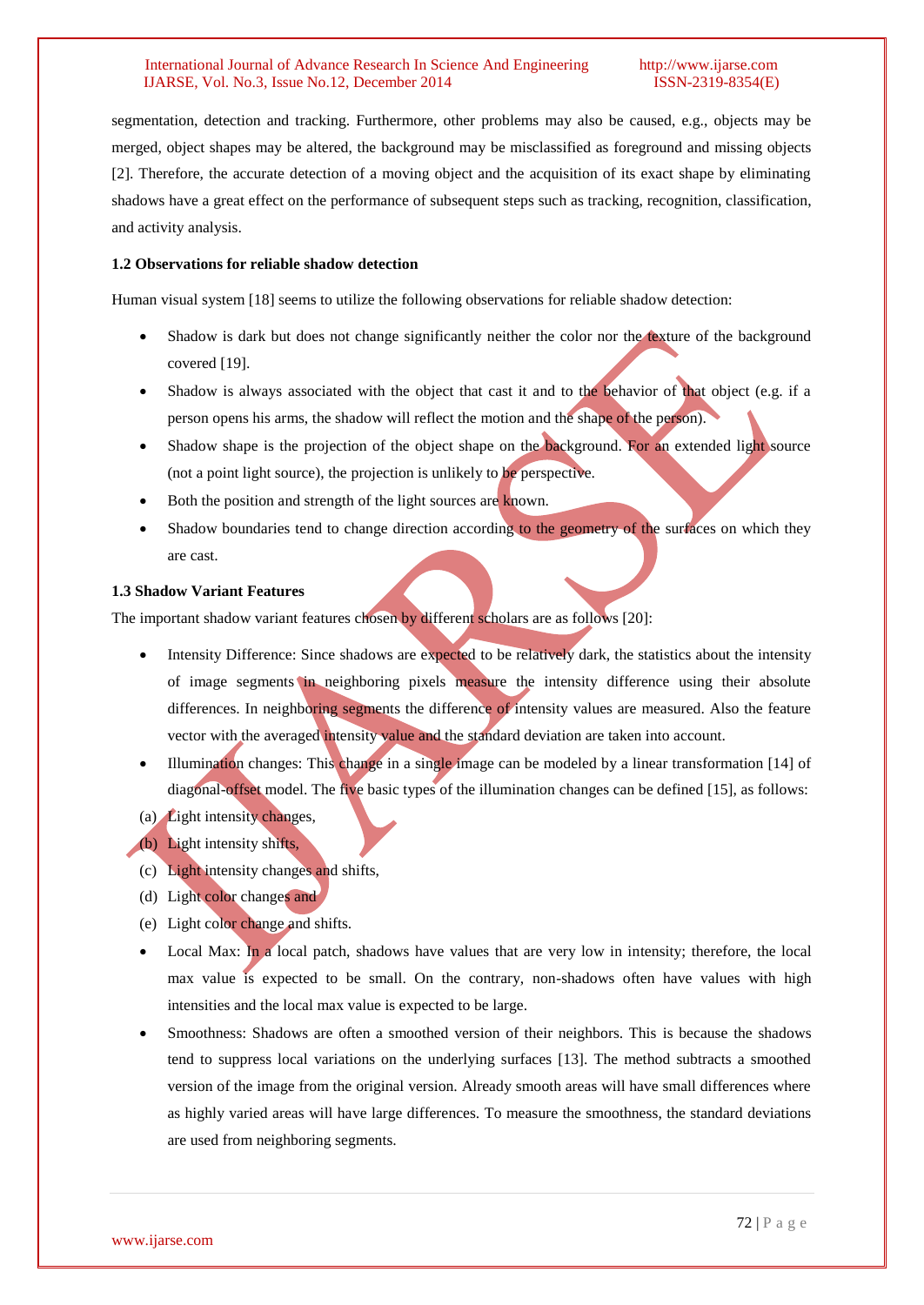- Skew-ness: Several statistical variables (standard deviation, skew-ness and kurtosis) are used to measure the shadow. This shows that the asymmetries in shadows and in non-shadows are different and good cues for locating shadows. This odd order statistic is also found to be useful in extracting reflectance and gloss from natural scenes. The shadow invariant features chosen for shadow analysis ae given as follows:
- Gradient Similarity: In the image-formation, transforming the image with a pixel-wise log transformation makes the shadow an additive offset to the pixel values in the scene. To capture this cue, measure the similarity between the distributions of a set of first order derivative of Gaussian filters in neighboring segments of the image. This similarity is computed using the L1 norm of the difference between histograms of gradient values from neighboring segments.
- Texture Similarity: It is observed that the textural properties of surfaces change little across shadow boundaries. The textural properties of an image region are measured using the method with a bank of Gaussian derivative filters consisting of 8 orientations and 3 scales and then clustering is applied to form 128 discrete centers. The primary difference is that distortion artifacts in the darker portions of the image and which lead to a slight increase in the number of lower-index Textron's. They are indicated by more blue pixels.

# **II LITERATURE REVIEW**

Some shadow detection reviews have been reported in the literature [2-4], from the views of physical, geometrical, and heuristic techniques. Most of the real-time shadow detection techniques work at pixel level and use color information for shadow detection directly or indirectly, wholly or partially. Shadow detection methods can be categorized into two kinds: statistical based and video features based. The statistical methods use models that are often acquired by learning to segment the shadow from foreground, through statistical analysis of the features of target pixel in illumination and shadow [5-8]. However, the video data used for learning is usually hard to obtain. The other kind of shadow detection methods use video features, such as geometric, color, gradient and brightness, etc. These methods are more general than those by learning. The methods based on image features can be further divided into the following four categories [2]: color based, light physical characteristics based, geometric relations based, and texture based. The color based method is mostly on the basis of a single pixel and is combined with color information to test the shadow that makes certain assumptions about the shadow properties:

- (a) a shadow darkens the background area on which it falls;
- (b) a shadows falls on the background plane;
- (c) a shadow changes luminance of an area more significantly than color [9].

If these assumptions are not satisfied, the accuracy of color-based approaches for shadow detection will decrease obviously. For example, if some parts of the foreground object are darker than the background, they would be detected as shadow easily. Light physical characteristics based methods are usually linear attenuation models of the light intensity, which has the assumption that illumination source produces pure white light. In outdoor environment, the main light source is sunlight (white) and the reflected light comes from the sky (blue). Generally, other light sources are influenced by sunlight. If sunlight is blocked, the effect of reflected light from the sky increases, and the Chromaticity of shaded region is shifted toward the blue component.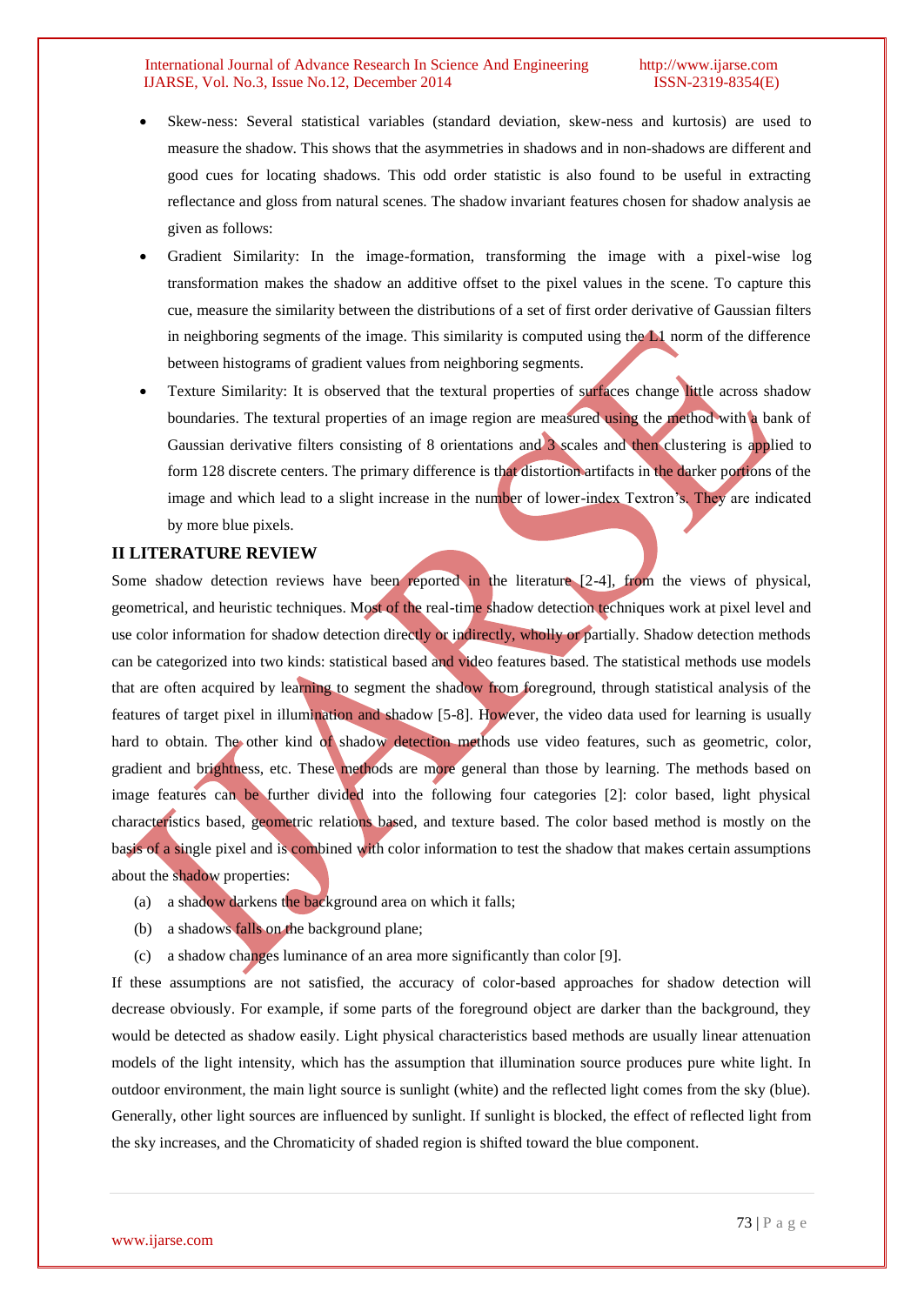Bhanu et al. [10] presented a dichromatic model that takes into account two light sources to predict the color changes of the shaded region better. Further work is to consider a variety of different light intensity conditions, and build a more general nonlinear attenuation model to adapt to the indoor and outdoor scenes [11, 12]. These methods still use the chromaticity characteristics, and if the foreground color is closer to the cast shadow, there would be some mistakes. Geometric feature based methods mainly consider that under certain light source, shape and size of shadow, position relationship between objects, and segment shadow from foreground can be ensured. These methods do not need background model, however they need detailed shape information and other information of foreground targets. Therefore, these methods can only detect specific objects, meanwhile they need position relationship between objects and shadow. In the case of multiple shadows and multiple objects, these methods do not work well. Texture based methods assume that the texture of shaded region is invariant. These methods generally include the following steps: (1) detect foreground with shadow; (2) classify foreground as either foreground or shadow based on the texture correlation. If texture of candidate area is similar to that of background, it may be misclassified as the shadow. Shadow detection methods based on texture are effective without color information and robust to illumination changes. However, they need to compare adjacent pixels, and the complexity is high. The intensity variance of pixel is not only related to the one in previous frames, but also related to the adjacent pixels in the same frame.

In Wu et al. [23], users are asked to submit a quadmap containing shadow, non-shadow, and penumbra regions of similar textures. Simplifications of these user requirements are focused towards reducing the time spent selecting shadow and non-shadow regions. Wu and Tang [24] employ user-supplied context that indicates candidate shadow regions. Arbel and Hel-Or's method [21] allows a shadow mask to be calculated using only a few keypoints, and Shor and Lischinski [22] proposed reducing external information to one user-supplied keypoint per shadow region. Instead of "growing" a shadow region based on a few keypoints, Drew and Reza [25] calculate invariant images based on a few selected patches in the image. While these detection algorithms can provide very accurate results for still images and deliver good subsequent shadow removal, their requirements are strongly dependent on the complexity of the image. Moreover, even minimal user interaction prevents a detection algorithm to be incorporated in a fully automatic workflow, such as in-camera image processing. This paper presents a feature, named chromaticity based local intensity ratio, which reflects illumination invariance. The experimental results demonstrate that this feature is robust to illumination change.

# **III PROPOSED WORK**

This section describes the basic steps carried out in our algorithm of shadow detection and removal which uses two dimensional chromaticity properties of RGB color space. Before that a brief discussion has been done about color spaces. A color histogram depicts the color distribution of the objects in a specific color space, e.g., RGB, HSV, YCbCr [16]. Therefore, the color constancy of color spaces determines the color invariance properties of color histograms. As our proposed work uses RGB color space, there is a brief review regarding RGB color spaceThe RGB color space has three channels: red, green, and blue. A histogram can be derived by calculating the number of pixels that have colors in a fixed range which depends on the number of bins. The RGB histogram has no illumination invariance properties [17]. As in our proposed system the inputs are RGB color images having cast shadows by an object in it, the outputs are evaluated in the form of object wise shadow detected region along with shadow removal. Below are the steps that are involved in the algorithm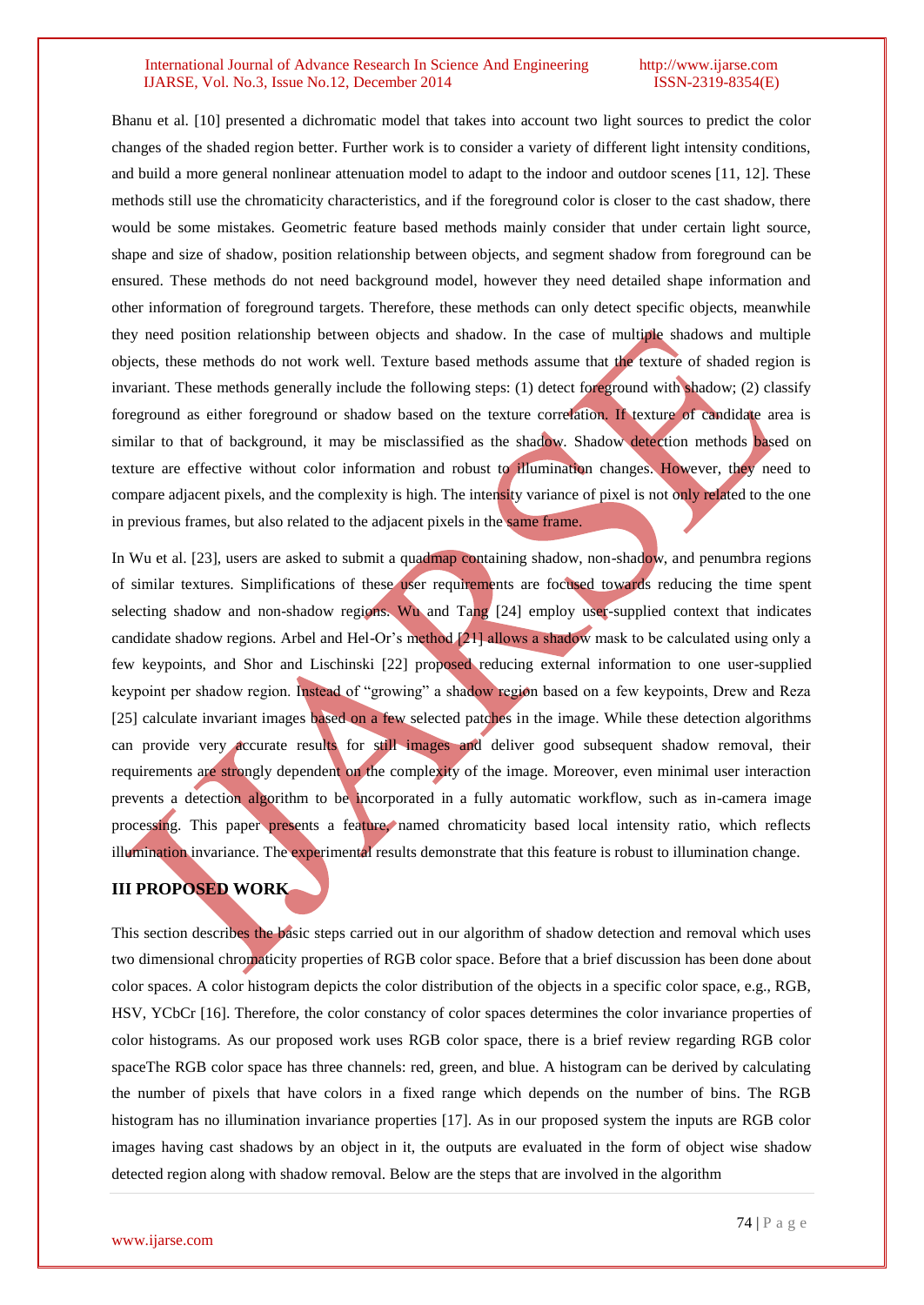# Algorithm used

- 1. Read RGB image in mat lab workspace.
- 2. Convert image to double precision for fast calculations.
- 3. For pixel i=1 to  $m^*$  n where m and n are number of rows and columns in the image. Do the steps given below.
- 4. Calculate geometric mean.
- 5. Evaluate chromaticity in red direction as Red / G. Mean.
- 6. Evaluate Chromaticity in blue direction as Blue/ G. Mean.
- 7. Evaluate two-dimensional chromaticity by plotting one dimensional chromaticity in Red and Blue directions in orthogonal direction.
- 8. Evaluate a projection line orthogonal two both red and blue direction chromaticity's by varying the angle of the line
- 9. Project both chromaticity values on this orthogonal line which gives a shadow free gray scale image.
- 10. Vary the angle for another projection line and extract another gray scale image.
- 11. Do this for a few directions and apply morphological operations like dilation and erosion and detect shadow region
- 12. Applying labeling command and locate separated objects in the image.
- 13. Mark out the shadowed object in the image and evaluate number of pixels having shadow and non-shadow region

# **IV RESULTS AND DISCUSSIONS**

The evaluations were done through various images in both quantitative and qualitative methods. The benchmark images are tested and results are shown in Figures and tables. The results at various stages of the algorithm has been displayed as below



Step 3) Image area with shadow detected



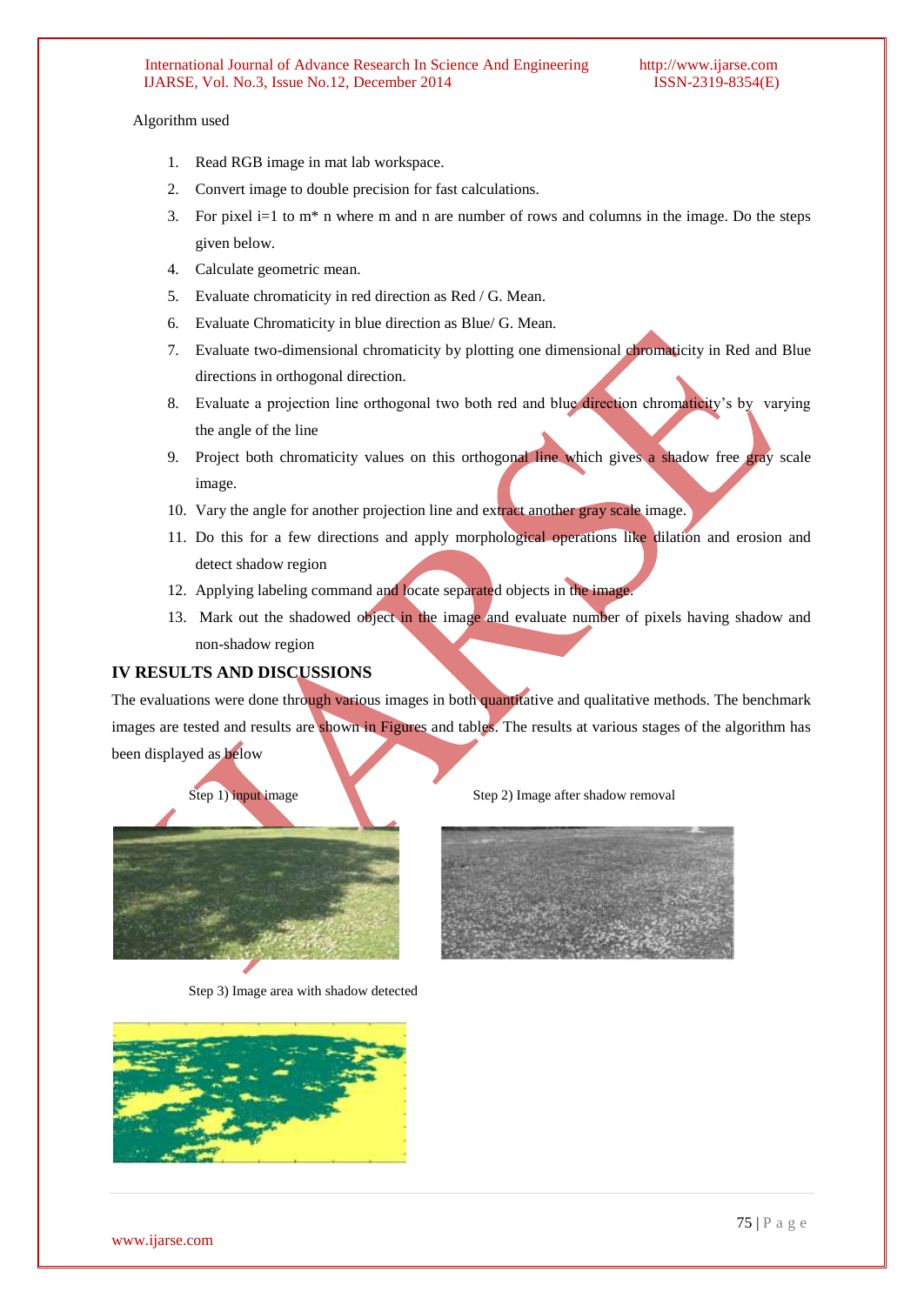In comparison to Guo et al.[26] Our method gives better result in shadow detection for images having cast shadows of single object.

Below are the results for Guo et al.[26] and presented work in terms of shadow detected area. In comparison to Guo et al. [26],



**Figure 5.18: test images**

His results for images below detected the shadow region as below





**Figure 5,19: results of shadow detection by Guo et al.[26]**



**Figure 5.20: results of shadow detection by presented scheme.**

It is clear from above that our technique gives better results in shadow detection than Guo et al. [26] when a single object casts shadow in an image.

# **V CONCLUSION**

To detect foreground without shadow, this paper presents chromaticity based intensity ratio according to illumination model, and proves its illumination invariance. Filling methods are introduced to deal with holes in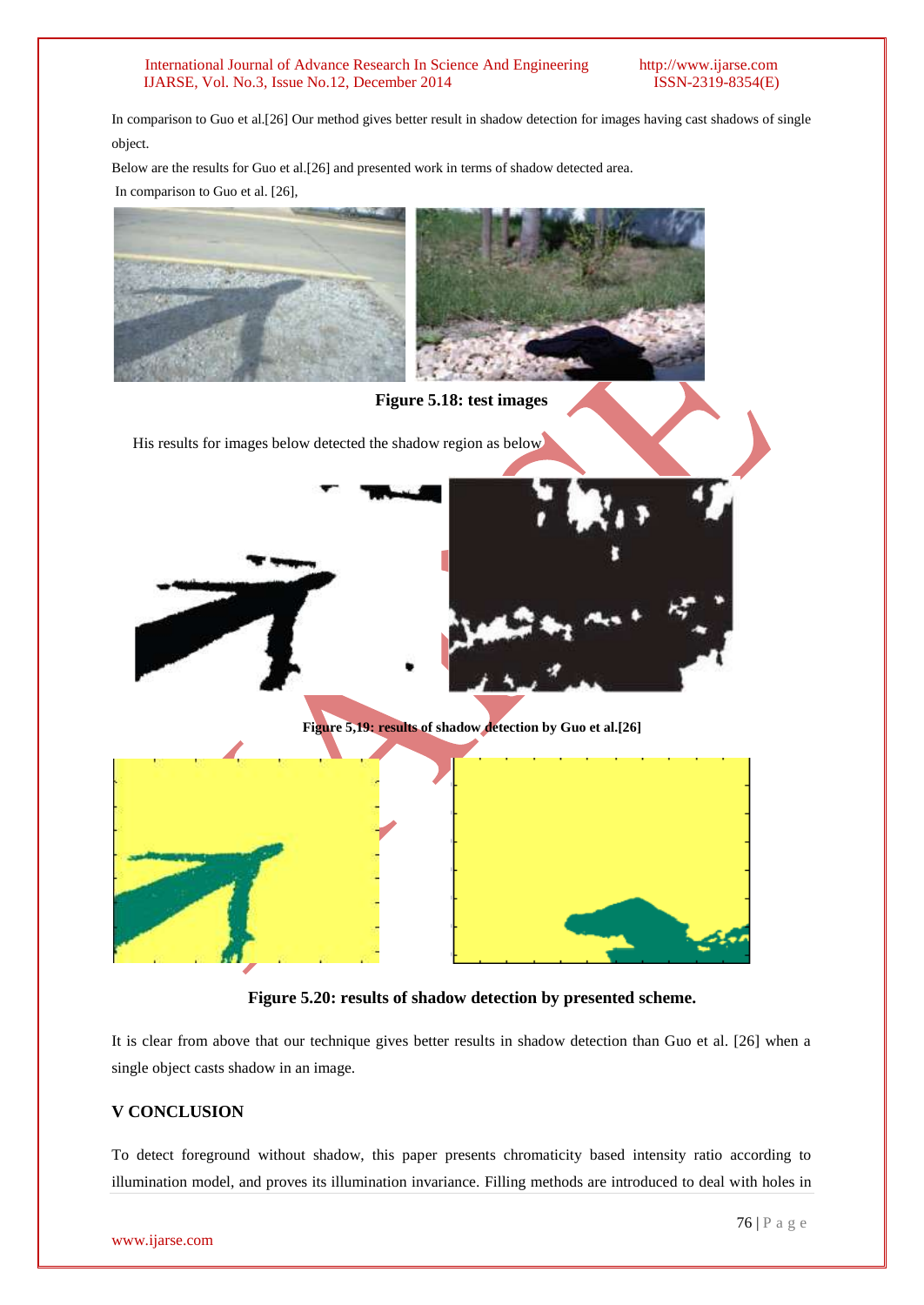foreground object,and morphology method is also used to remove scatter shadow that is falsely detected as foreground. Experimental results demonstrate that the proposed method can eliminate shadow on foreground effectively. However, the foreground may be easily detected as background if it is similar to background or shadow.

# **REFERENCES**

- [1] M.Piccardi, "Background subtraction techniques: a review", Proc. SMC'04, pp.3099-3104, 2004.
- [2] Sanin A, Sanderson c., and Lovell B., "Shadow detection: A survey and comparative evaluation of recent methods". Pattern Recognition, Vol. 45, pp. 1684-1695, 2012.
- [3] AI-Najdawi N, Bez H.E., Singhai J, and Edirisinghe E.A. "A survey of cast shadow detection algorithms". Pattern Recognition Letters, Vol. 33, pp. 752-764, 2012.
- [4] A Prati, 1. Mikic, M. Trivedi, and R. Cucchiara, "Detecting moving shadows: algorithms and evaluation", IEEE Transactions on Pattern Analysis and Machine Intelligence Vol. 25, No. 7, 918-9234, 2003.
- [5] A Joshi and N. Papanikolopoulos. "Learning to detect moving shadows in dynamic environments", IEEE Transactions on Pattern Analysis and Machine Intelligence, Vol. 30, No. 11, pp. 2055-2063, 2008.
- [6] Z. Liu, K. Huang, T. Tan, and L. Wang, "Cast shadow removal combining local and global features", Proceeding of IEEE Conference on Computer Vision and Pattern Recognition, pp. 1-8, 2007.
- [7] N. Martel-Brisson and A Zaccarin, "Learning and removing cast shadows through a multi distribution approach", IEEE Transactions on Pattern Analysis and Machine Intelligence, Vol. 29, No. 7, pp. 1133- 1146, 2007.
- [8] F. Porikli and J. Thornton, "Shadow flow: a recursive method to learn moving cast shadows", Proceeding of IEEE International Conference on Computer Vision, pp. 891-898, 2005.
- [9] M. Shoaib, R. Dragon, and J. Ostermann, "Shadow detection for moving humans using gradient-based background subtraction", Proc. IEEE Int. Conf. Acoust. Speech Signal Process, pp. 773-776, 2009.
- [10] S. Nadimi and B. Bhanu. "Physical models for moving shadow and object detection in video", IEEE Transactions on Pattern Analysis and Machine Intelligence, Vol. 26, No. 8, pp. 1079-1087, 2004.
- [11] J.-B. Huang and c.-S. Chen, "Moving cast shadow detection using physics-based features", Proceeding of IEEE Conference on Computer Vision and Pattern Recognition, pp. 2310-2317, 2009.
- [12] N. Martel-Brisson and A Zaccarin, "Kernel-based learning of cast shadows from a physical model of light sources and surfaces for low-level segmentation", Proceeding of IEEE Conference on Computer Vision and Pattern Recognition, pp. 1-8, 2008.
- [13] Pizarro, Daniel, and Adrien Bartoli. "Shadow resistant direct image registration." In Image Analysis, pp. 928-937. Springer Berlin Heidelberg, 2007.
- [14] Drew, Mark S., Jie Wei, and Ze-Nian Li. "On illumination invariance in color object recognition." Pattern Recognition 31, no. 8 (1998): 1077-1087.
- [15] Van De Sande, Koen EA, Theo Gevers, and Cees GM Snoek. "Evaluating color descriptors for object and scene recognition." Pattern Analysis and Machine Intelligence, IEEE Transactions on 32, no. 9 (2010): 1582-1596.